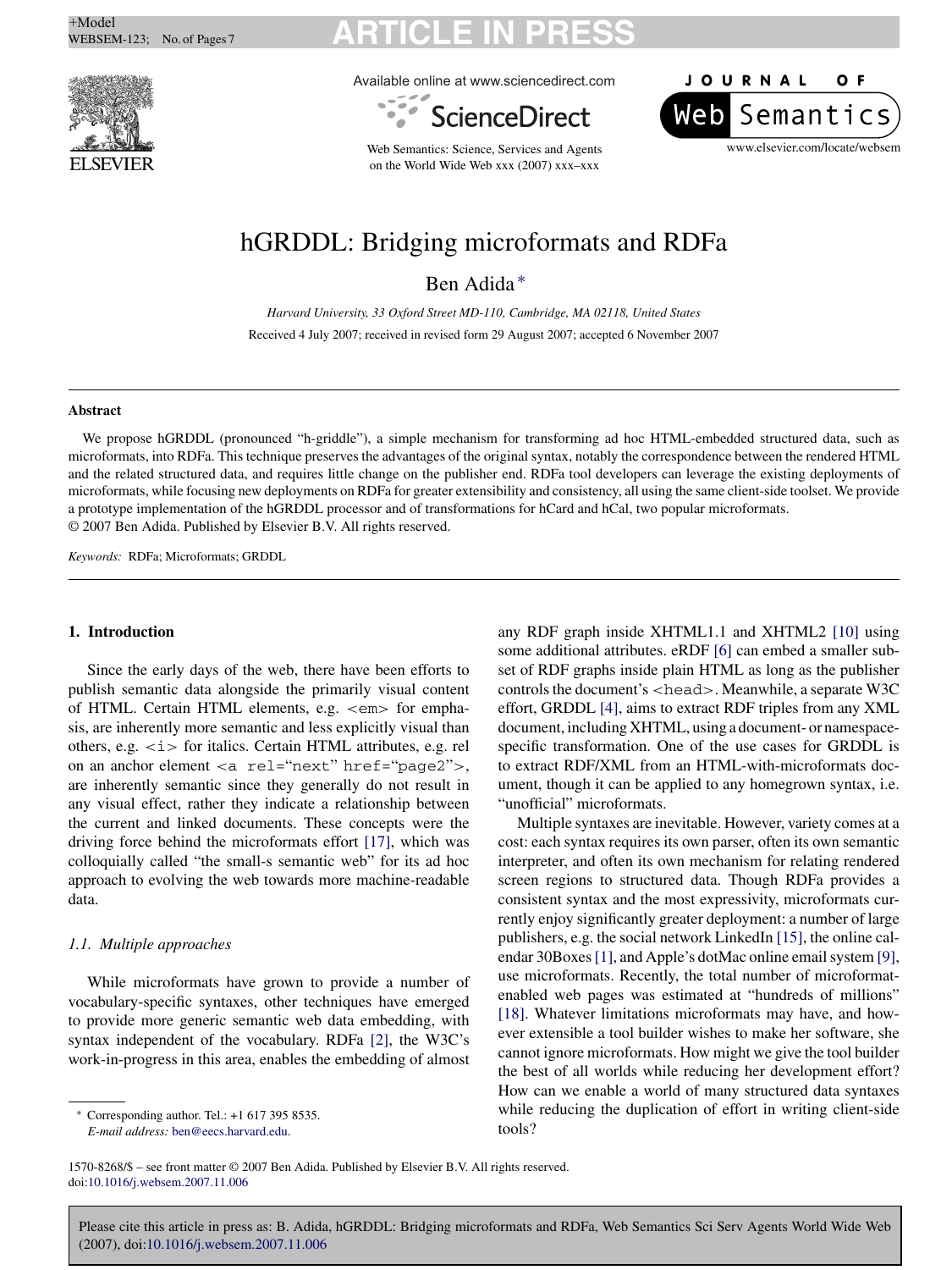2 *B. Adida / Web Semantics: Science, Services and Agents on the World Wide Web xxx (2007) xxx–xxx*

## *1.2. Bridging the syntaxes*

We propose  $h$ GRDDL<sup>1</sup>, an approach that reduces syntaxspecific code to a single transformation to RDFa. This solution effectively provides a funnel to RDFa, which becomes a unifying syntax around which all client-side tools can be built. The key point of hGRDDL is that it processes an HTML document and produces *another HTML document that renders identically*. The original HTML document can be entirely replaced by the new HTML document within the user's browser. All clientside data processing can then be based solely on the RDFa version of the document, even if publishers produced microformats, eRDF, or some other custom syntax for their specific needs.

Note that the specific HTML "host" for RDFa does not change with the transformation. If the original document is XHTML2, then the target document is XHTML2+RDFa, and if the original document is XHTML1.1, then the target document is XHTML1.1+RDFa. As RDFa becomes supported in additional host dialects, we expect hGRDDL to apply accordingly.

# *1.3. Why not just GRDDL?*

The W3C's GRDDL effort provides a way to transform microformats, eRDF, and other ad hoc HTML-embedded syntaxes into RDF/XML. One might wonder what the point of hGRDDL is, then, if plain GRDDL can already extract the RDF. The key point is *human context*: an HTML page may contain a significant amount of structured data, of which the user may only want to select a small portion, typically by visual means, e.g. using a contextual menu on a particular section of the page. A number of tools, e.g. Operator [\[13\],](#page-6-0) provide just this kind of human-context-driven structured data access.

With GRDDL, once RDF/XML has been extracted from HTML, there is no practical way to associate a point in the visually rendered HTML with its corresponding RDF: the HTML Document Object Model (DOM) [\[22\]](#page-6-0) has been discarded. hGRDDL preserves the expression of the structured data in HTML form, so that this visual-semantic correspondence is retained.

# **2. Principles for embedding semantics into HTML**

There are many methods for embedding semantics in HTML. Here, we outline four guiding principles, which we illustrate by example. Because these principles drove the design of RDFa, it should come as no surprise that RDFa is the only solution that satisfies all four. That said, detailing these principles should clarify the advantages of choosing RDFa as the target of hGRDDL transformations and illustrate why retaining information about the HTML DOM is particularly important.

### *2.1. Independence and extensibility*

When a publisher provides structured data in her HTML, she should determine independently the exact vocabulary she needs. There may be community-defined best practices, but the publisher should not be forced to use a consensus approach, as she knows her requirements better than anyone else. In particular, if she chooses, as a starting point, some best practice vocabularies, she should be able to extend them, combine them, or use only a subset.

Tools built to recognize the initial vocabularies should still recognize as much of them as remains in the final, customized vocabulary, and be able to perform basic, generic data processing on the additional fields. It should be noted that RDF [\[16\], a](#page-6-0)s an abstract data modeling approach, precisely fits this requirement: any publisher can reuse existing RDF properties and mint new URIs to create new ones, while any consumer can perform HTTP-based discovery on properties it has not yet encountered.

**Example 1** *(Photography)*. A professional photography web site may want to reuse the vocabulary created by a simpler image-sharing web site, including photo caption, size, and date taken. In addition, the professional photography site may wish to describe the lens and exposure settings. A tool that sorts the image-sharing web site photos by "date taken" should continue to function on the professional photography site. This tool is not aware of the new fields, but it can process the old ones. More interestingly, the *old tool* can still sort, filter, aggregate, and relate photos according to the *new fields* without knowing their deep semantics.

# *2.2. DRY (Do not repeat yourself)*

When human-readable data is the same as the machinereadable version, a publisher should not have to repeat herself: the HTML should only contain a single copy of the data, which can be both rendered and interpreted as the machine-readable equivalent. In particular, solutions that maintain parallel HTML and RDF/XML files are *not* compliant with this principle.

**Example 2** *(Creative Commons)*. An artist with a simple HTML page licenses his graphic designs under a noncommercial Creative Commons license [\[5\].](#page-5-0) He decides to change the license to non-commercial-share-alike, so that other artists who reuse his work must share their new work in the same way. To accomplish this, he simply changes the href in the anchor link to the Creative Commons license. Machine readers should detect this change, too, without the artist having to modify a second portion of his markup.

# *2.3. Locality*

When a user selects a portion of the rendered HTML within his browser, he should be able to access the corresponding structured data, using, for example, a contextual menu. The structured data must thus remain intimately tied to the syntax that expressed it.

 $1$  Our solution is called hGRDDL because it is meant as a GRDDL-like transformation with a focus on processing microformats, which have a habit of using lowercase 'h' in their naming to indicate "HTML".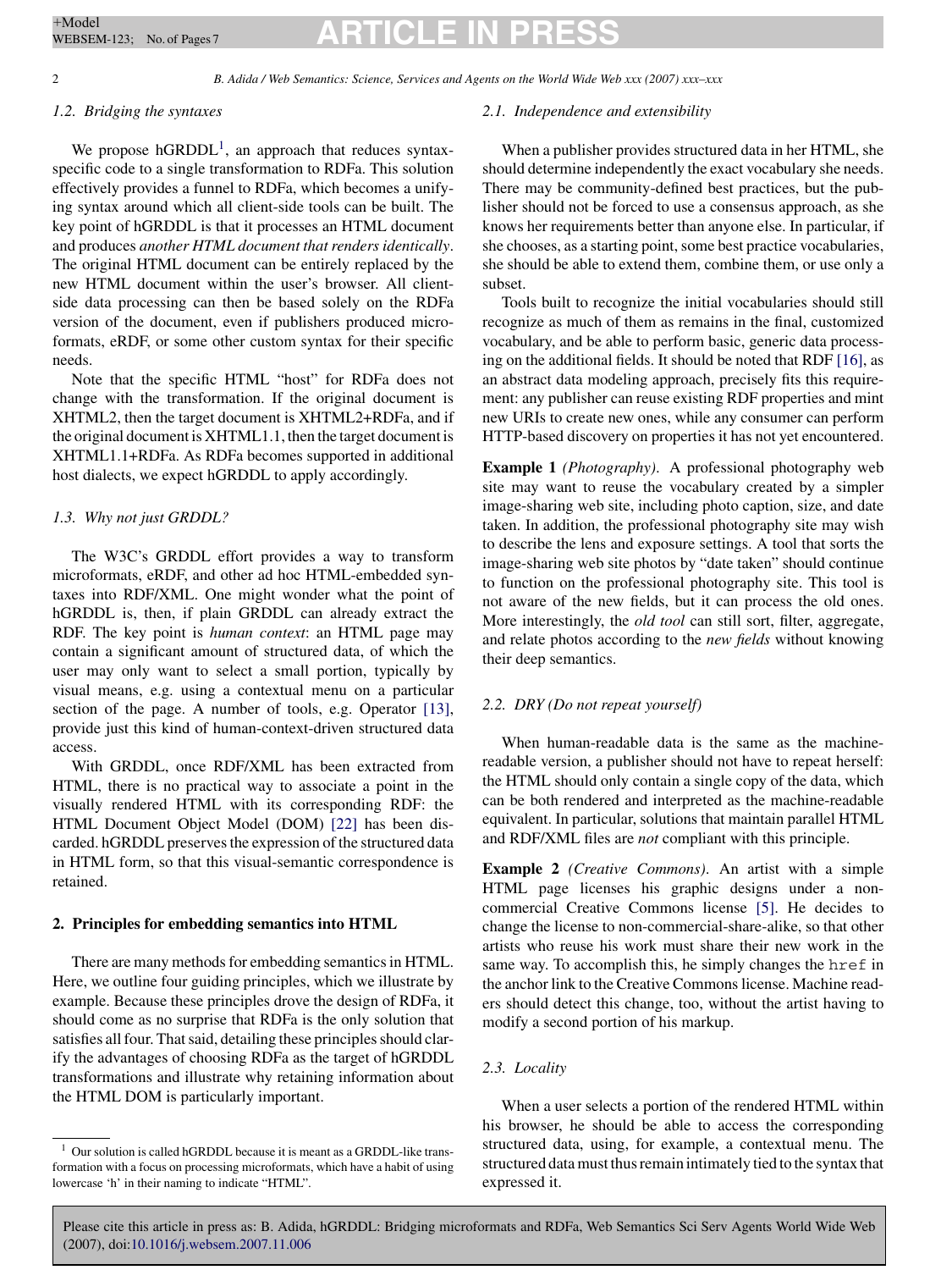**Example 3** *(Weblog)*. A weblog consists of multiple entries, often presented in batches on a single HTML page. A user wishing to extract categorization tags and authorship from a given entry should be able to right-click on the entry and find the related information, independently of other entries. This assumes a properly updated browser but a straight-forward mechanism for locating related structured data.

# *2.4. Self-containment*

It should be relatively easy to produce a fragment of HTML that is entirely self-contained with respect to the structured data it expresses. At a high level, this enables "copy-and-paste" of semantically marked-up HTML from one document to another. (The source and target documents may require some kind of flag indicating the presence of structured data in the first place, but this flag should not be vocabulary specific.)

Self-containment does not immediately follow from locality: the expression of the structured data may depend on multiple portions of markup sprinkled throughout the page, which weaken self-containment even if the crucial portion of markup still provides locality.

**Example 4** *(Widgets)*. A number of destination web sites, e.g. MySpace [\[19\],](#page-6-0) provide users with the ability to include HTML fragments from other sources within their page. A self-contained approach to HTML-embedded structured data ensures that these widgets can carry their own structured data with them, independently of the containing page.

# **3. Approaches to embedding semantics in HTML**

# *3.1. Microformats*

Microformats were built specifically with the intent to add just enough markup to make existing HTML "semantic." Using the HTML attributes class, rel, and title, microformats define domain-specific syntaxes, such as hCard for contact information and hCal for calendaring. Microformats are quite widely distributed: a recent estimate gauges deployment at "hundreds of millions of web pages" [\[18\].](#page-6-0)

Microformats provide *locality* and *DRY*, but they fail to provide *independence and extensibility*. Multiple microformats may conflict with one another, and adding custom fields is not supported, neither technically nor socially within the microformat community [\[8\]. T](#page-6-0)hough it may be technically possible to create one's own microformat, it is neither recommended nor made easy by the parsing architecture, which tends to assume a fixed set of well-defined vocabularies.

In the current deployments of microformats and their associated parsing tools, *self-containment* is supported, though this assumes that parsers are aware of all possible vocabularies ahead of time. If microformats were deployed according to their specification – using a profile URI – they would not provide true self-containment, as the profile URI needs to be copied into the <head> of the target document, an operation which precludes many uses of self-containment, e.g. widgets.

# *3.2. eRDF*

eRDF is a syntax that also uses the existing HTML attributes class, rel, and title to enable the embedding of simple, single-layer-depth RDF graphs. It builds on some Dublin Core [\[7\]](#page-5-0) conventions for embedding attributes in HTML. eRDF provides *DRY* and *locality*, but, because it also requires namespace declarations in the document's  $\langle$ head $\rangle$ , does not fully provide *self-containment*. eRDF has good support for *independence and extensibility*, though not complete support, as any RDF graph more complex than a single layer of attributes becomes fairly difficult to express.

# *3.3. GRDDL*

GRDDL is a technique for declaring and applying transformations to XML documents in order to extract RDF, usually in RDF/XML form. GRDDL can be used specifically to process microformats, eRDF, and RDFa, as long as the HTML document uses a profile URI. GRDDL offers *independence and extensibility* and *DRY*, since anyone can write a GRDDL transformation and the whole point of the transformation is to reuse the existing information in the HTML. However, the end product of a GRDDL transformation no longer contains any HTML DOM information. In addition, the vocabulary-specific transformation is specified in the HTML document's head. Thus, GRDDL does not provide *locality* or *self-containment*.

# *3.4. RDFa*

RDFa was built from the ground up to enable the embedding of most RDF graphs in HTML. To accomplish this task in a consistent way:

- new attributes about, resource, instanceof, property, and content were introduced;
- the existing attributes rel and href were applied to all elements, not just  $\langle a \rangle$ .

As a result, a single syntax can be used for embedding just about any RDF graph, including even blank nodes: RDFa thus supports *independence and extensibility*. Like eRDF, RDFa also supports *DRY* and *locality*. In addition, because RDFa relies on xmlns for namespace declarations, it can easily be written so as to support *self-containment*, making it trivial to copy-and-paste chunks of HTML+RDFa into a page: no vocabulary-specific information is required in the <head>.

# *3.5. Selecting a target for hGRDDL transforms*

Note how the set of data expressible by RDFa is a superset of that expressible by eRDF and microformats (given proper semantic mapping of the microformats). Note also how GRDDL, though it is infinitely flexible in what it can express, does not provide locality or self-containment. Though the validity of these principles is debatable (and RDFa's satisfaction of the principles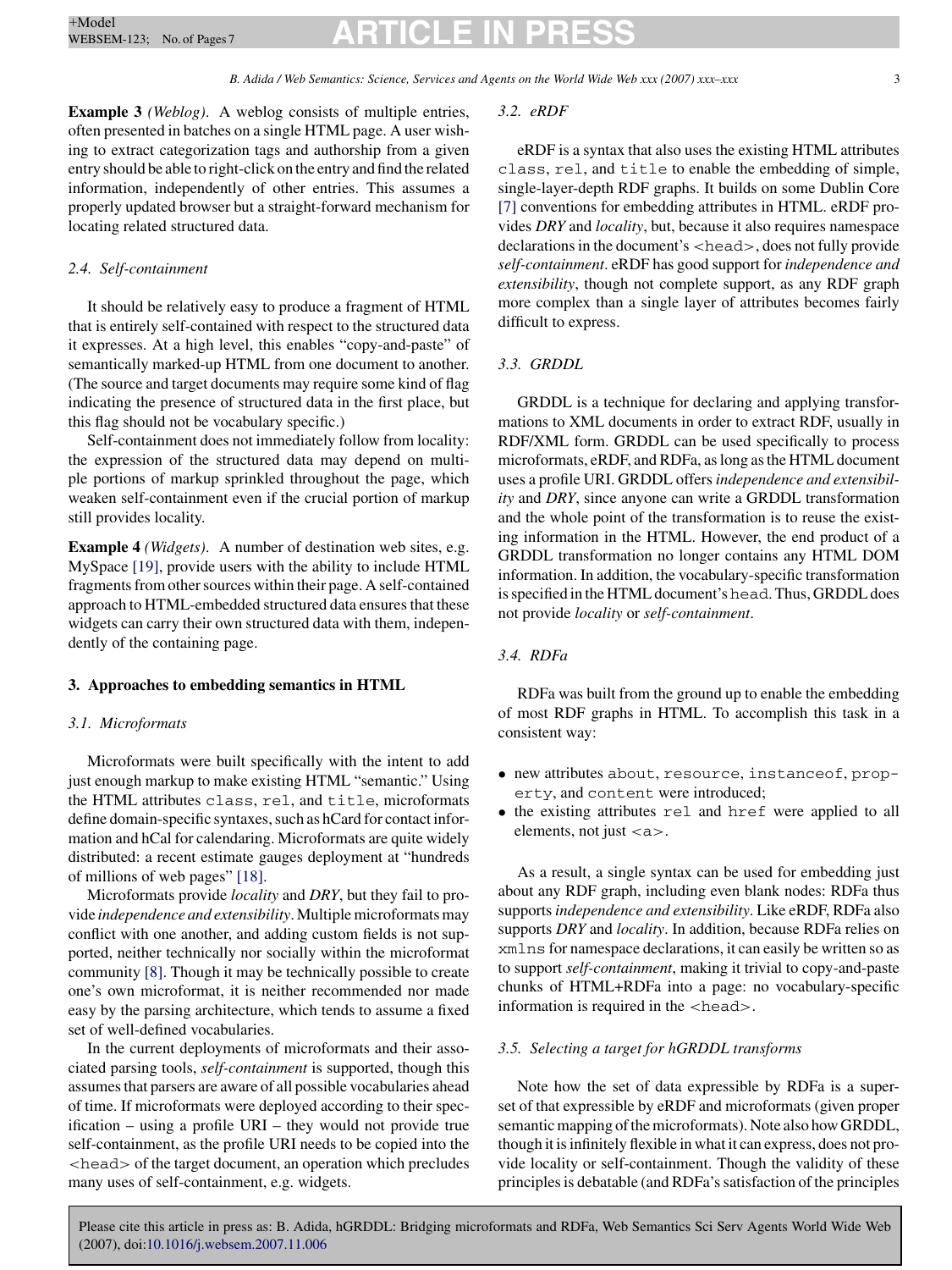4 *B. Adida / Web Semantics: Science, Services and Agents on the World Wide Web xxx (2007) xxx–xxx*

a bit of a tautology), we believe they provide real end-user value. Thus, we choose RDFa as the target for hGRDDL transforms.

### **4. hGRDDL: transforming to RDFa**

We propose hGRDDL, a simple technique for transforming HTML-embedded ad hoc semantics into HTML-embedded RDFa. The goal is to provide a single, flexible development path for tool builders, while preserving the existing properties of the original syntax. In particular, the hGRDDL HTML output renders exactly like its input: the embedded semantics remain *local* to the rendered data they pertain to.

Of course, as we are not modifying the syntax of the published document, the limitations remain, too. A microformat or eRDF page, even when hGRDDL-enabled, does not provide self-containment. The point of using RDFa as a target syntax is to unify the client-side toolset and encourage a maximally expressive syntax. However, existing syntaxes cannot gain properties they do not already support.

### *4.1. GRDDL*

In the case of HTML documents, GRDDL uses the profile attribute, and takes the following steps:

(i) detect and retrieve the profile indicated in the head;

(ii) run a GRDDL processor on the profile document to retrieve a

grddl : profileTransformation

triple that indicates the URI of the document-level transformation;

(iii) fetch and apply the transformation to the original HTML document to obtain RDF/XML.

#### *4.2. Finding the hGRDDL transform*

hGRDDL, as its name implies, is strongly inspired by GRDDL. Unfortunately, because GRDDL does not provide a way to label transformations according to output format, we cannot use it as-is. We can, however, use a very similar approach without interfering with any existing GRDDL transforms.

hGRDDL bootstraps off the GRDDL profilebased process, using the alternate predicate hgrddl:hProfileTransformation. This new predicate subclasses grddl:profileTransformation so that existing GRDDL processors can use this transformation as a generic way to extract an RDF serialization, which is what the RDFa output of the hGRDDL transformation provides. Note, however, that the hGRDDL transform is expected to be performed by the user's browser *before* the HTML is rendered, thus the minting of a new predicate. See Fig. 1 for an illustration.



Fig. 1. hGRDDL vs. GRDDL. The hGRDDL transform happens *before* the user sees the rendered content. The point where the user sees the document is represented in the shaded vertical bar. Note how, in the case of hGRDDL, the output of the transformation is *both* the machine-readable data, and the human-readable data.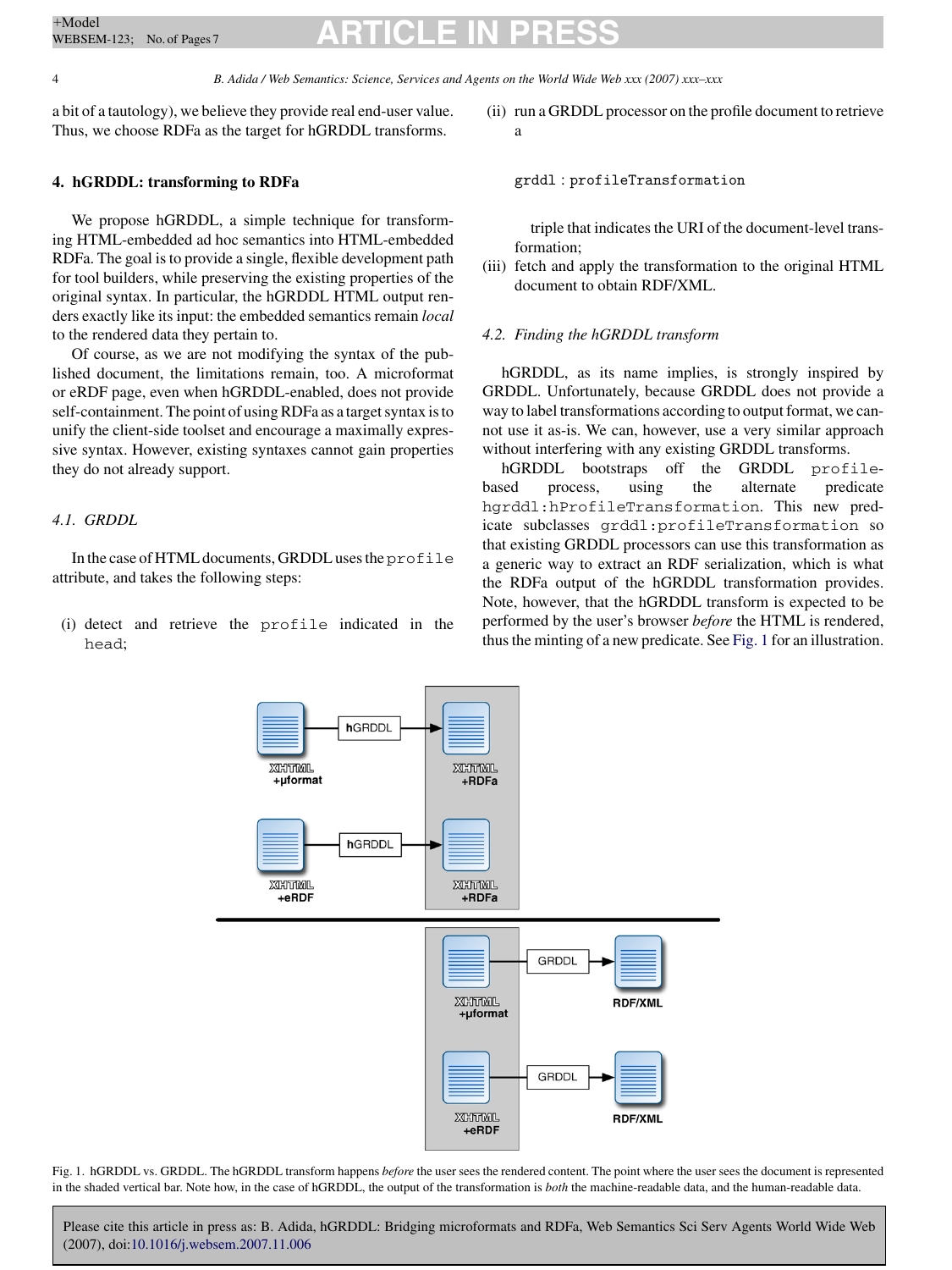# *4.3. The transformation*

Because the HTML output should render exactly like the input, an hGRDDL transformation should take great care to preserve all of the HTML markup that might be used to style the content or that might in any other way affect it. Specifically, all class names should be preserved, and the element structure of the DOM tree should be preserved. The only significant changes should be in the non-CSS attributes.

Preservation of the element structure of the DOM tree may not be possible when there is no one-to-one mapping of the vocabularies: e.g. a full name becomes a first and last name. In such cases, we recommend that an alternate RDF vocabulary be utilized so that the addition of new elements be avoided at all costs. If the transformation must add new elements, it should strive to use as few as possible, though one must acknowledge that the risk of changing the rendering of the page goes up significantly with this approach.

# *4.4. An example: hCard*

The point of hGRDDL, and its simplicity are best expressed by example. Consider the following simple, fictitious hCard:

```
<head profile="http://www.w3.org/2006/03/hcard">
</head>
<div class="vcard">
 <a class="url fn" href="http://www.w3.org/People/Berners-Lee/">
   Tim Berners-Lee
 \langle/a>
 <div class="org">W3C</div>
\langle/div
```
We assume that the hCard profile has been updated to indicate an hGRDDL transformation. The output of the hGRDDL processor should then be:

```
<head profile="http://www.w3.org/2006/03/hcard">
\overline{\langle}/head:
<div class="vcard" instanceof="card:Card"
    xmlns:card="http://www.w3.org/2001/vcard-rdf/3.0#">
  <a class="url fn" property="card:fn" rel="card:url'
    href="http://www.w3.org/People/Berners-Lee/">
   Tim Berners-Lee
 \langle/a>
 <div class="org" property="card:org">W3C</div>
\langle/div
```
Note how all existing class names were preserved. Only the instanceof, property and rel attributes were used. The output HTML should render exactly like the input. Note also how this syntax-specific transformation is relatively straightforward: it need only add a handful of attributes where it finds the specific microformat properties.

# *4.5. Hard-wiring some transforms*

Most microformats are published without a profile URI. As a result, most microformat parsers look through the DOM for the top-level class values expected for each microformat. Fortunately, this same approach can be used in hGRDDL: look for the top-level microformatclass, and use it as a flag of microformat

presence. When a specific microformat is detected, hGRDDL can simply assume the presence of a profile it already knows about for that microformat, exactly like existing microformat parsers which have hard-wired parsers for each vocabulary.

# *4.6. Implementation language*

Given that we want a client-side, browser-based, crossplatform implementation, two major routes are immediately worth considering: XSLT or JavaScript+DOM. The XSLT route makes hGRDDL particularly similar to GRDDL. GRDDL already defines ways to handle malformed XHTML and non-XML-based HTML by tidying the input [\[21\],](#page-6-0) which hGRDDL can mimick. However, this tidying brings problems of its own: it becomes particularly difficult to ensure that the output HTML renders exactly like the input HTML. Because we expect an hGRDDL-aware user agent to perform the hGRDDL processing before rendering the result to the end-user, the XSLT approach is likely unrealistic.

The second approach, JavaScript with DOM access, is far more promising. JavaScript can be tweaked to function seamlessly across browsers, while the DOM can handle less than well formed XHTML. The JavaScript-DOM approach enables us to change the HTML DOM "in place," tweaking only the attributes we want. The DOM disambiguations performed by a browser when processing malformed input are fully preserved: the hGRDDL JavaScript processor is only tweaking attributes in an existing DOM tree. Thus, we propose an architecture where *the JavaScript transformations are run inside a web browser with the input HTML page loaded into the DOM.*

# **5. Implementing hGRDDL**

Our prototype implementation is available at <http://ben.adida.net/projects/hgrddl/>.

# *5.1. Deployment platform*

In order to automatically run the hGRDDL transformations, we opted, in our prototype, to deploy the hGRDDL processor as a client-side JavaScript user script. User scripts are typically run automatically by compatible browsers on each page load, with an API that allows for more flexibility, e.g. cross-domain requests, than a normal JavaScript program. The specific API that userscript platforms implement was initially defined by Firefox's GreaseMonkey add-on [\[11\].](#page-6-0) We wrote our hGRDDL processor to be as cross-browser-compatible as possible: we tested on Firefox with GreaseMonkey, Safari with CreamMonkey [\[14\],](#page-6-0) and Opera with its built-in user-script support [\[20\].](#page-6-0) We do not yet have an Internet Explorer implementation, as it currently does not provide a complete user-script platform. Firefox 2, Safari 3, and Opera 8 proved successful deployment ground for hGRDDL with very little effort. We hope that IE and add-ons like Grease-Monkey for IE [\[12\]](#page-6-0) will enable a fully cross-platform approach in the near future. There is no deep reason why this could not be made compatible with IE.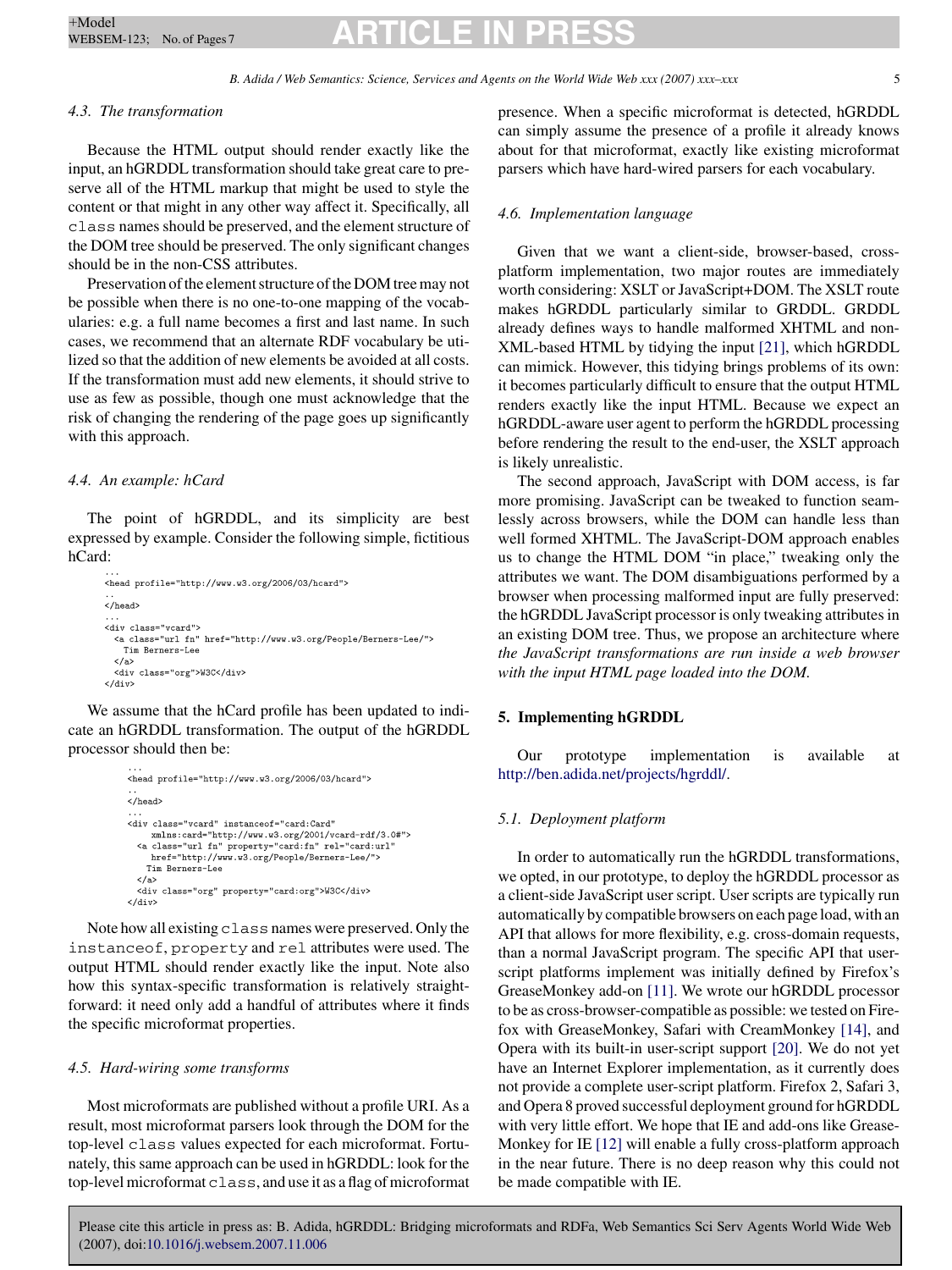#### <span id="page-5-0"></span>6 *B. Adida / Web Semantics: Science, Services and Agents on the World Wide Web xxx (2007) xxx–xxx*

### *5.2. Components*

#### *5.2.1. Profiles and transforms*

We built hGRDDL profiles for two microformats, hCal and hCard. We implemented only the basic features of hCard. Each profile references its own hGRDDL JavaScript transformation built to run against an existing DOM in a browser-independent way. The lion's share of the code is spent building a crossplatform way to read and write DOM attributes, in particular RDFa attributes that are not yet officially supported by browsers. The transforms themselves are fairly simple, as each microformat field generally maps to a single RDFa field in the appropriate vocabulary.

#### *5.2.2. The hGRDDL processor*

We wrote the hGRDDL processor as a user-script JavaScript program. Beyond the GRDDL code needed for processing profile documents, our hGRDDL processor required fewer than 25 lines of JavaScript. At a high level, the code looks for a profile attribute in the HTML document's <head>, fetches it, looks for the generic hGRDDL profile, and then for an anchor with rel=hProfileTransformation. (We effectively hardwired the GRDDL transformation for the hGRDDL profile.) If an hGRDDL transformation is found,  $a \leq s$  cript  $>$  element is added to the document's  $\alpha$  -head with the transformation's URI as the  $src$  attribute. This approach is taken to ensure that the hGRDDL transformation executes as unprivileged JavaScript, rather than user-script JavaScript with its greater permissions.

#### *5.2.3. Verifying the output*

We tested our hGRDDL engine's output by invoking the RDFa bookmarklet to extract the N3 syntax for contained triples, once the page was loaded and the hGRDDL engine had done its job. Also interesting is the use of the RDFa Clipboard [3] to verify the preservation of the locality property. Finally, on Firefox, the Operator plugin shows the presence of RDFa, but only after the RDFa bookmarklet is invoked and triggers a DOM change which the plugin then notices. (The asynchronous loading of the hGRDDL transform means Operator does not notice the RDFa change until the DOM tree changes again.)

### *5.3. Limitations*

Our approach is currently a prototype. As such, it has a number of limitations. We highlight the major ones here.

#### *5.3.1. JavaScript and DOM dependencies*

The consumer must have a full JavaScript interpreter with DOM access. If one wants to use hGRDDL for machineonly fetching and parsing of information, this approach may be too heavyweight. We hope that any profile will include both hGRDDL and classic GRDDL transforms: machine-only parsers will choose the GRDDL route.

## *5.3.2. Delayed loading*

The hGRDDL transformation is fully performed only after the dynamically added  $\leq$ script $>$  is loaded and executed. Because this loading and execution is performed asynchronously, client-side tools that trigger on the window.onload event may not notice the RDFa immediately. A more robust implementation of hGRDDL should ensure that the window.onload event is not fired until all transformations have completed.

#### *5.3.3. Dynamic pages*

Performing hGRDDL transformations on the fly when pages dynamically update will likely be slow. Though this limitation is already seen in many browser extensions, including Operator [\[13\],](#page-6-0) this remains an area of concern come deployment time.

#### **6. Conclusion and future work**

We have presented hGRDDL, a particularly simple proposal for transforming all HTML-embedded structured data syntaxes into RDFa. The goal is to ensure that tool builders can focus their efforts on RDFa, the most flexible and expressive syntax for embedding RDF in HTML, all the while benefiting from the "hundreds of millions of pages" already deployed with microformats. We have shown how easy it is to implement hGRDDL with cross-browser compatibility.

In the future, it will be particularly interesting to integrate hGRDDL directly into a major RDFa parser. It will also be important to conduct extensive tests to ensure that, as we hypothesize, the rendering of the content is never affected by an hGRDDL transform. We will also need to make sure that hGRDDL is made efficient enough to function inside highly dynamic web pages. It may also be interesting to consider hGRDDL as a publisher-side pre-processing tool, when publishers eventually decide to fully upgrade to RDFa.

#### **Acknowledgements**

The author wishes to acknowledge Keith Alexander, Dan Connolly, Michael Kaply, and Elias Torres for a number of productive discussions, and the anonymous reviewers for very useful contributions and tweaks. The original idea for hGRDDL came from discussions between the author and Dan Connolly. The very first versions of the hGRDDL code were written in collaboration with Elias Torres.

### **References**

- [1] 30 Boxes, 30boxes. com (last viewed June 28, 2007).
- [2] B. Adida, M. Birbeck, RDFa Primer, [http://www.w3.org/TR/xhtml-rdfa](http://www.w3.org/TR/xhtml-rdfa-primer/)primer/(last viewed June 28, 2007).
- [3] B. Adida, RDFa Clipboard, [http://www.w3.org/2006/07/SWD/RDFa/impl/](http://www.w3.org/2006/07/SWD/RDFa/impl/js/rdfa-clipboard/) [js/rdfa-clipboard/](http://www.w3.org/2006/07/SWD/RDFa/impl/js/rdfa-clipboard/) (last viewed June 28, 2007).
- [4] D. Connolly, Gleaning Resource Descriptions from Dialects of Languages (GRDDL), <http://www.w3.org/TR/grddl/> (last viewed June 28, 2007).
- [5] Creative Commons, <http://creativecommons.org> (last viewed June 28, 2007).
- [6] I. Davis, RDF in HTML (eRDF), [http://research.talis.com/2005/](http://research.talis.com/2005/erdf/wiki/Main/RdfInHtml) [erdf/wiki/Main/RdfInHtml](http://research.talis.com/2005/erdf/wiki/Main/RdfInHtml) (last viewed June 28, 2007).
- [7] Dublin Core Metadata Initiative, <http://dublincore.org/> (last viewed June 28, 2007).